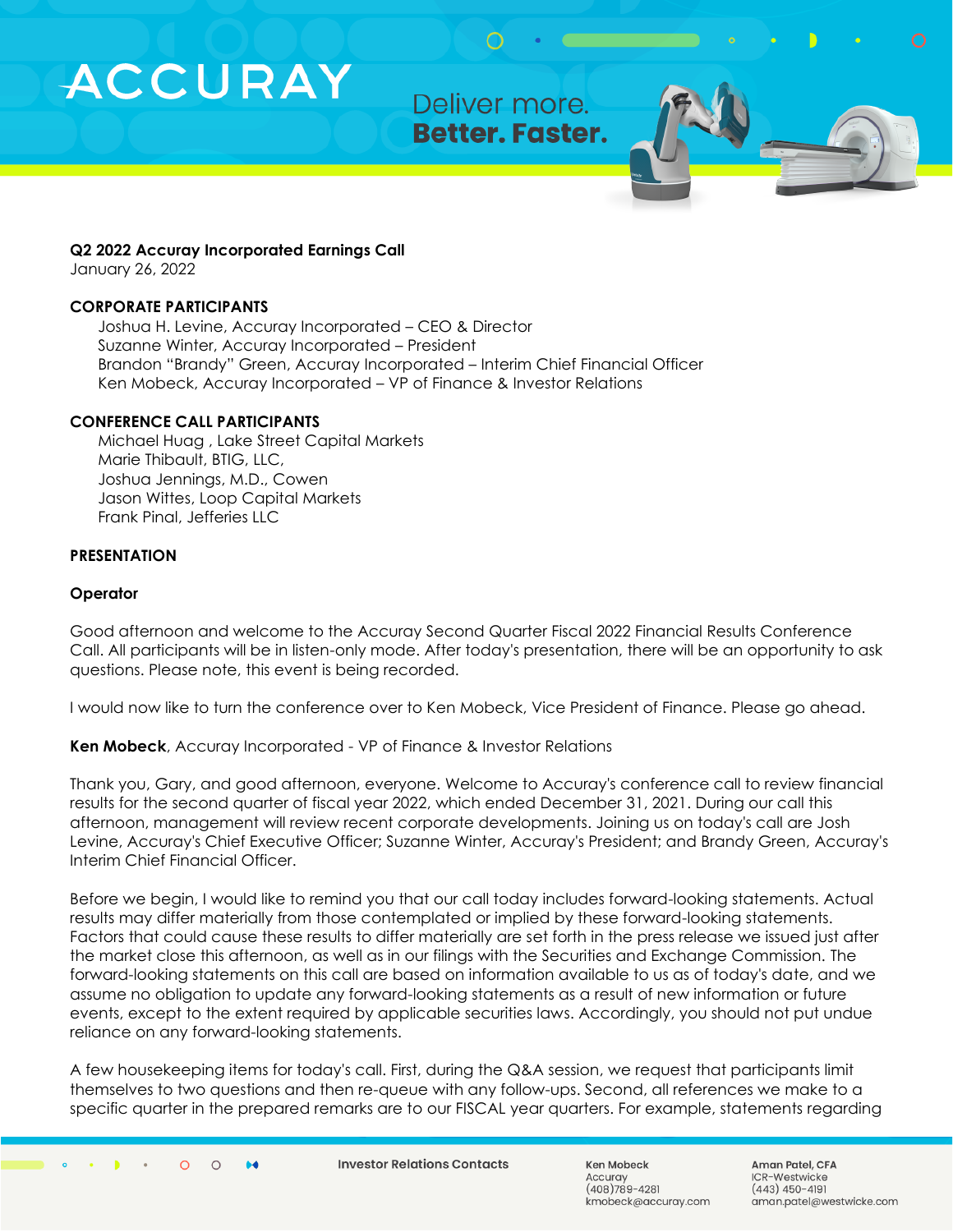Deliver more. **Better. Faster.** 

our "second quarter" refer to our FISCAL second quarter ended December 31, 2021. Additionally, there will be a supplemental slide deck to accompany this call, which can be accessed by going directly to Accuray's investor page at investors.accurate.com.

With that, let me turn the call over to Accuray's Chief Executive Officer, Josh Levine. Josh?

**Joshua H. Levine**, Accuray Incorporated – Chief Executive Officer

Thanks Ken, and thanks to everyone joining us on today's call. I'm joined today by Suzanne Winter, our President; and Brandy Green, our interim CFO.

Accuray's fiscal 2022 second quarter performance continues to reflect the strong revenue momentum our business is generating, but also highlighted the operational headwinds and associated costs created by the COVID environment. Driving our accelerated revenue growth is the continued adoption of our new technology upgrades on the Radixact platform which are having a positive impact across all regions. Revenue in fiscal Q2 was \$116.3 million, which represented 19.3% year-over-year growth. Gross order volume for the quarter was \$85.4 million, which represented 13.3% year-over-year growth. Suzanne will provide more specifics regarding the regional performance details during her prepared remarks.

On the operational end of our business, like many companies across a broad range of industries, in Q2 we saw increasing pressures related to global supply chain headwinds and logistics constraints, and collectively these challenges had a negative impact on cost inputs to our income statement. Despite these impacts, our sourcing and production teams successfully mitigated many risks in these areas that allowed us to overachieve our production forecast which resulted in product revenue growth for the quarter of 45% versus prior year. Following our guiding principle of prioritizing patient continuity of care above all else, we also executed successfully in support of our commitments to maintaining availability and delivery of critical service parts for our installed base customers to ensure device uptime and patient treatment continuity. Brandy will be providing greater detail in her prepared remarks about the collective impact of service margins for the quarter which is where these impacts were most strongly felt. While service margins were impacted, the overall support and cross-functional teamwork that took place in the quarter was extraordinary and I'm extremely proud of our team and what they accomplished.

We believe Q3 and Q4 will remain challenging in terms of the intensity of parts shortages and we will continue to see pressure on service margins. With that said, our teams are working cross-functionally to preserve production capacity and identify and mitigate risks to stay ahead of supply gaps that could impact production, and at present we are maintaining line of sight to be able to fulfill our latest revenue forecast requirements. We will continue to prioritize and focus on our installed base customer needs to ensure that we have service parts at the necessary stocking levels, and in the right locations globally to maintain existing devices and minimize the risk of treatment disruption for patients.

And now I'll turn the call over to Suzanne Winter for some more details on commercial highlights during the quarter.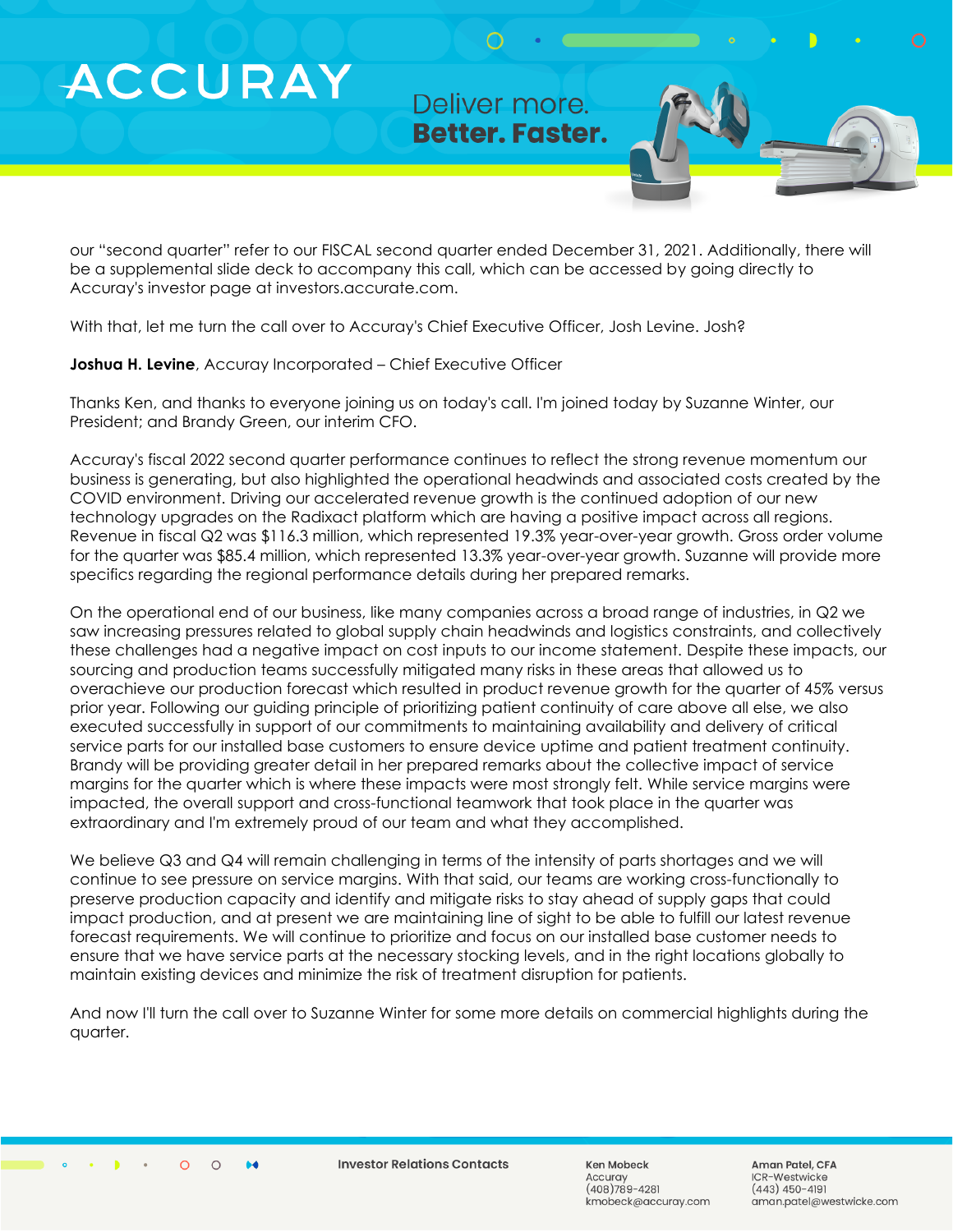Deliver more. **Better. Faster.** 

#### **Suzanne Winter**, Accuray Incorporated – President

Thank you, Josh.

Despite the macroeconomic challenges, we have seen very strong demand within the quarter and are very pleased with our topline performance for the quarter and the first half. It represents our fifth consecutive quarter of delivering above expectations in both orders and revenue. These results demonstrate the strength of customer demand for both CyberKnife® S7™ and Radixact® TomoTherapy® platforms and the growing recognition by customers that our new product innovations provide a new standard of accuracy and precision needed for the growing trend of SBRT treatments. As we have discussed the growing use of Ultra hypofractionated treatments deliver a higher dose of radiotherapy over only 1 to 5 treatment sessions representing a paradigm change offering significant benefits for patients, providers, and healthcare costs. As we have discussed, delivering SBRT treatments can vary substantially across all commercially available linac platforms. Any error in the precision or accuracy of the treatment plan or delivery can have significant impact on long-term patient outcomes and the quality of life, especially given the higher dose over fewer fraction treatment paradigm. Our customers are telling us that ClearRT<sup>™</sup> and Synchrony® on Radixact, and our latest product introduction, VOLO™ Ultra treatment planning, are becoming the standard of care and a critical requirement to deliver the highest quality assurance standards required for SRS and SBRT treatment planning and delivery. These new product introductions are driving our win rates, strengthening our average selling price and accelerating installations.

In our developed markets, where it is largely a replacement market, we have been successful in unseating the incumbent linac manufacturer installed base with approximately 25% of our global system orders replacing a competitive system. We have also been strategically focused on ensuring that we secure our own installed base and upgrade them to our latest performance platforms. In Q2 56% of orders represented a "trade in and trade up" to our latest CyberKnife S7 or Radixact performance platforms. The remaining orders were driven by emerging markets where radiation therapy is underpenetrated, the majority of system orders were sold to NEW customers allowing us to further our vision of expanding patient access to advanced radiotherapy care where previously it was unavailable.

Looking at our regional performance, we had balanced execution across our 4 regions with standout performance in the Americas region which delivered the highest quarterly revenue for that region in our company's history. The region finishes the first half with 27% year-over-year order growth. Americas region orders at the half were split evenly between CyberKnife S7 and Radixact TomoTherapy platforms. 100% of Radixact orders included ClearRT and Synchrony capabilities in the configuration.

The Japan region continued strong orders performance with 23% year-over-year growth in Q2. Japan's installed base grew by 5.6% in Q2 and has achieved the #2 market share position. 40% of Q2 orders in Japan were a replacement of a competitive linac system demonstrating that ClearRT, Synchrony, and VOLO Ultra are creating a compelling value proposition to switch manufacturers.

The EIMEA region is our largest order region and in Q2 delivered 3% growth with strong emphasis on backlog revenue conversion growing revenue 47% for the quarter.

Finally, our APAC region posted solid results with China driving 83% Q2 year-over-year growth in orders and finishes the first half with 107% year-over-year growth in orders and 71% year-over-year revenue growth.

**Investor Relations Contacts** 

Ken Mobeck Accurav  $(408)789 - 4281$ kmobeck@accuray.com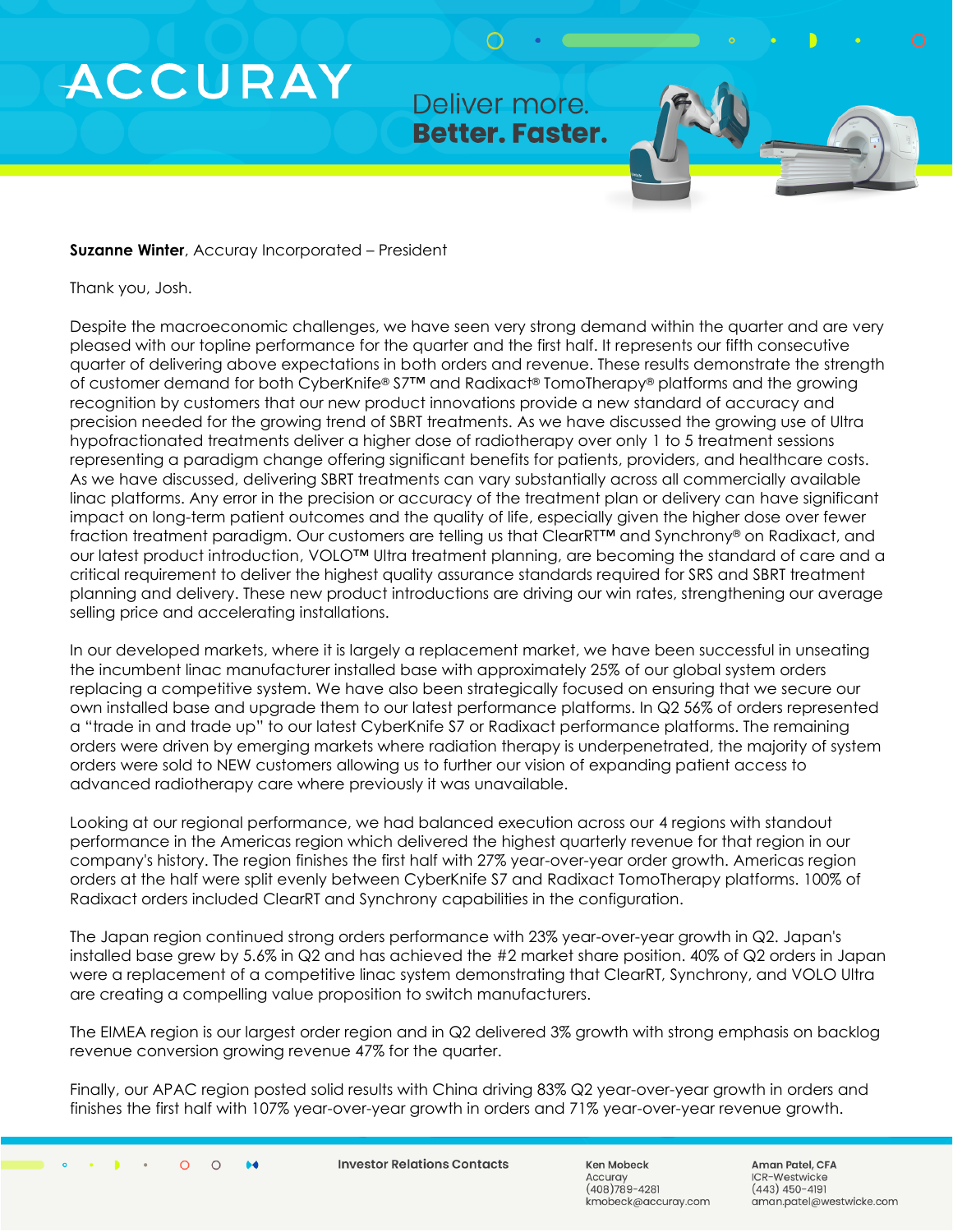Deliver more. **Better. Faster.** 

At the ASTRO meeting, we successfully introduced VOLO Ultra treatment planning for the Radixact System. Since introduction, we've received 510(k) and CE Mark clearance and won 15 new orders for VOLO Ultra in Q2 and the first two global installations completed in December. Reception of ClearRT at ASTRO was excellent and during the quarter, we added 21 new orders for ClearRT bringing our total orders to 68 from only one year ago and we received 510(k) clearance.

Additionally we showed our online adaptive capabilities as a works in progress on the Radixact in conjunction with RaySearch, as well as the integration of the RayStation with CyberKnife. In partnership with Brainlab, we demonstrated the Brainlab Elements contouring capability with the CyberKnife, a combined solution that provides a powerful tool for Neurosurgeons. Our innovation strategy is strengthened by our commitment to "best-in-class" solutions through strategic partnerships.

In summary, we are very pleased with the strong 1st half topline performance. We are executing our vision of expanding the curative power of radiation therapy to improve patient outcomes and quality of life through investment in R&D and a continued cadence of meaningful innovation and new product introductions that allows us to play offence, gain share and strengthen the value of our solutions.

Now, I would like to turn the call over to Brandy for her review of the financial details. Brandy?

**Brandy Green**, Interim Chief Financial Officer

Thank you, Suzanne, and good afternoon, everyone. Accuray has delivered another strong quarter while navigating notable supply chain and logistics challenges. We are pleased with our ability to scale the company in this demanding environment.

Gross orders for the second quarter were \$85.4 million dollars, an increase of \$10 million dollars or 13 percent over the prior year period from strong innovation-driven order momentum. Looking ahead to the second half of this fiscal year, we anticipate smaller year over year gross orders expansion.

From a product mix perspective, the TomoTherapy platform accounted for approximately 66 percent of gross orders for the quarter and CyberKnife accounted for the remaining 34 percent.

During the second quarter, we had approximately \$4.0 million dollars of net cancellations. And we ended our second quarter with backlog of \$581.3 million dollars, a decrease of 3 percent from December 31, 2020 driven by increased order to revenue conversions.

Now turning to the income statement.

Total revenue for the second quarter was \$116.3 million dollars, representing a 19 percent increase over prior year. Americas and EIMEA were the primary drivers of our revenue growth. For the first half of fiscal 2022, revenue was \$223.7 million dollars, up 22 percent over prior year representing strong customer demand.

Product revenue for the quarter was \$60.7 million dollars, an increase of 45 percent compared to the prior year.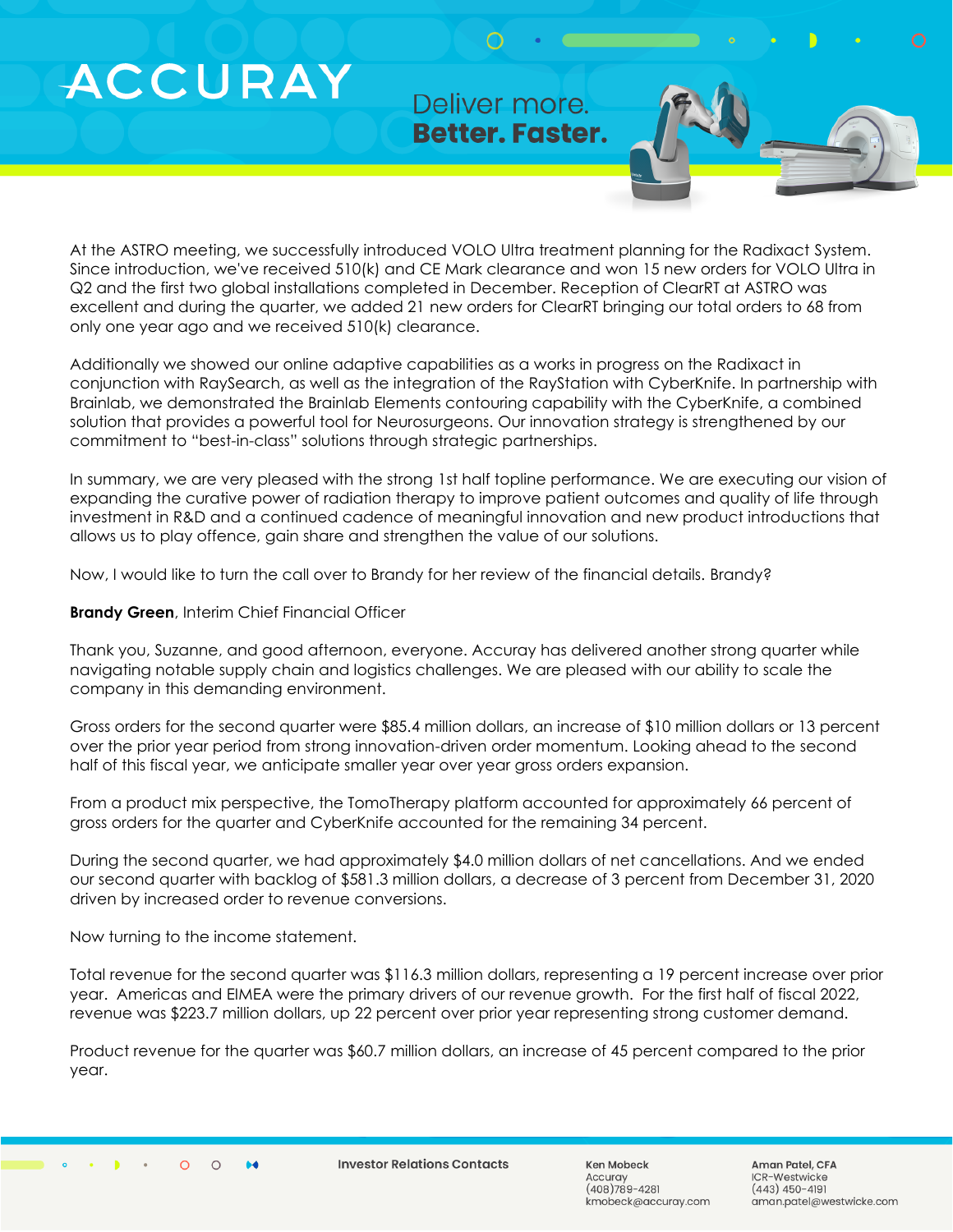Deliver more. **Better. Faster.** 

From a product mix perspective, CyberKnife accounted for approximately 21 percent of the revenue unit volume in the quarter, while the TomoTherapy platform accounted for the remaining 79 percent. As a reminder, the mix between CyberKnife and TomoTherapy varies from quarter to quarter. Historically on an annual basis, our product revenue mix has remained at approximately 30 percent CyberKnife and 70 percent TomoTherapy for the past several fiscal years.

Service revenue for the quarter was \$55.6 million dollars, flat as compared to the prior year.

Turning now to gross margin. Overall gross margin for the second quarter was 36.7 percent compared to 41.9 percent in the prior year.

Product gross margin for the quarter was 41.5 percent compared to 44.7 percent in the prior year. During the quarter, per our JV accounting requirements, we recognized deferred product gross margin on 1 system sold from a prior quarter to our China joint venture that has now been transacted through to the end customer. We have 2 remaining systems deferred from prior quarters that we expect will transact through to end customers in quarter 3. Including the timing difference on these 2 deferred systems, our product gross margin for the quarter would have been 44.2 percent.

Service gross margin for the quarter was 31.4 percent, compared to 39.8 percent in the prior year. Supply chain constraints discussed earlier have resulted in parts shortages and elevated costs within freight, logistics and service parts of \$3.7 million dollars compared to prior year, and continues to be a big headwind. Additionally, parts consumption and operational costs were higher than planned primarily related to increased system installations and related travel associated with top line product growth. Excluding the impact of these supply chain additional costs, we estimate that our service gross margin for the second quarter would have been approximately 38.0 percent.

Moving down the income statement, operating expenses for the quarter were \$38.6 million dollars, an increase of 6.0 million dollars or 18 percent from the prior year. The year-over-year increase in operating expenses was primarily related to travel, marketing events, and compensation costs from certain cash preservation actions taken in response to the pandemic. In addition, top line revenue growth resulted in increased commission costs for the period.

Operating income for the quarter was \$4.0 million dollars compared to \$8.2 million dollars in the prior year.

The operating impact of the China JV for the quarter was a loss of \$0.8 million dollars, reported in our income statement as a single line item called, "Gain/loss on Equity Investment" right below our operating income line. As our China joint venture continues to ramp its operational and commercial activities, we expect that our share of the China JV's quarterly income or loss will continue to fluctuate in the near term.

Adjusted EBITDA for the quarter was \$6.8 million dollars, up \$1.4 million dollars sequentially, and compares to \$13.5 million dollars in the prior year period. The reconciliation between GAAP net income and Adjusted EBITDA are described in our earnings release issued today.

Turning to the balance sheet. Total cash, cash equivalents and short-term restricted cash amounted to \$123 million dollars, up \$18 million dollars from strong collections, compared to \$105 million dollars at the end of last quarter.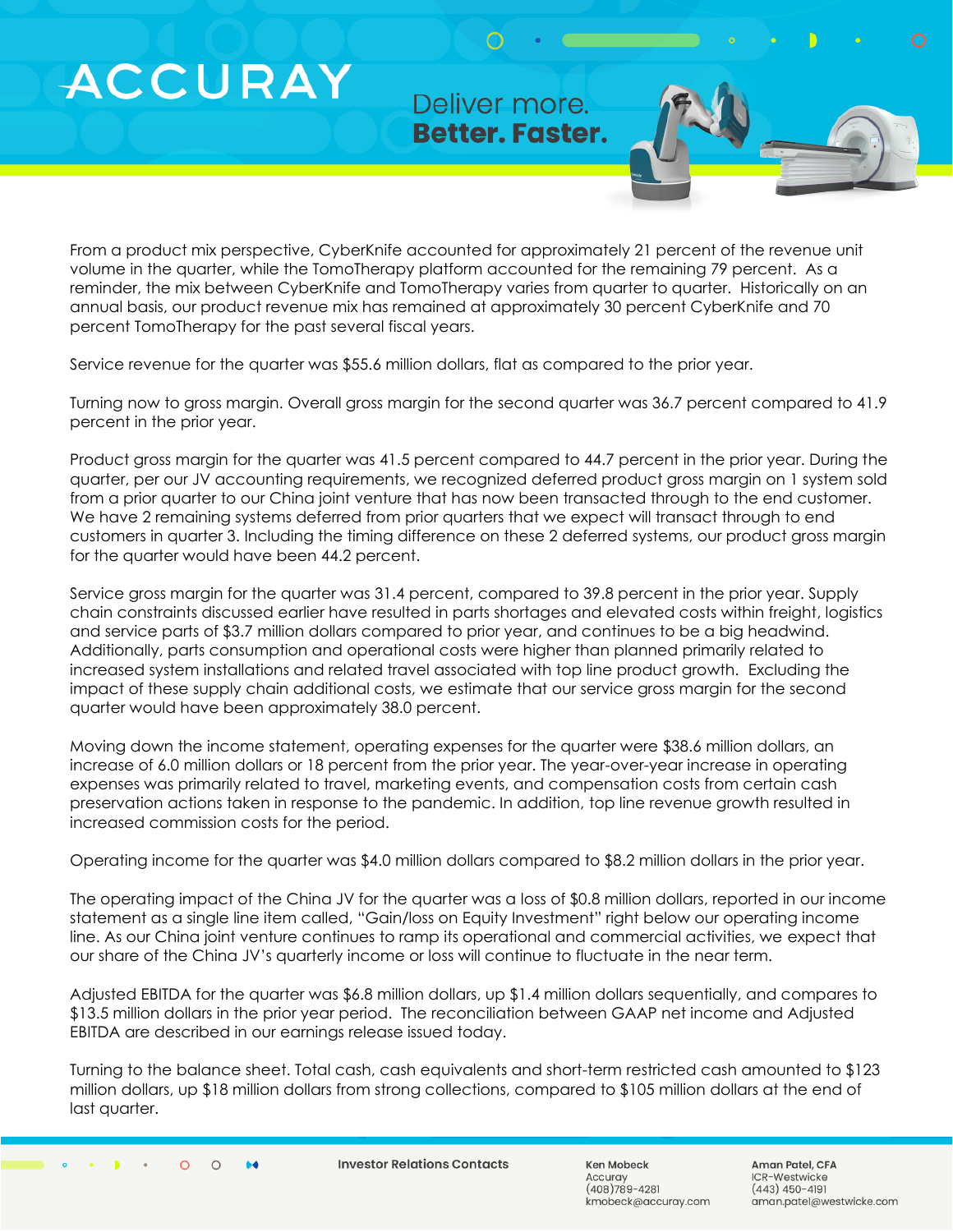Deliver more. **Better. Faster.** 

Net accounts receivable was \$82 million dollars, down \$8 million dollars sequentially and up \$17 million dollars from the same period last year due to 19% revenue growth. Our net inventory balance was \$124 million dollars, down \$3 million dollars sequentially and \$15 million dollars from Q2 of last year due to increased inventory turns and product demand.

With strong cash generation from improved balance sheet metrics, we paid \$16 million dollars on our term loan and bank revolver during the quarter.

And with that, I'd like to hand the call back to Josh for an update on our fiscal 2022 financial outlook. Josh?

#### **Joshua H. Levine**, Accuray Incorporated – Chief Executive Officer

Thanks, Brandy. While we continue to see strong customer demand for our products and we believe we will continue to grow in excess of our addressable market rates for the global radiotherapy equipment and treatment planning market, given the imperfect visibility in terms of the current supply chain and logistics environment, we will be revising our full year financial guidance. Total revenue is being increased to an expected range of \$420 million to \$430 million compared to the prior range from the current \$420 million to \$427 million, which represents year over year growth at the midpoint of the range of 7% and reflects strong customer demand for our products. Adjusted EBITDA is now expected to range between \$15 million to \$20 million compared to the prior range of \$33.0 million to \$35.0 million. Near term supply chain outcomes could impact the revenue and/or EBITDA range estimates to the upside or downside.

And with that, operator, we're ready to open the line for questions.

#### **QUESTION AND ANSWER SECTION**

**Operator**: We will now begin the question-and-answer session.

Our first question comes from Brooks O'Neil with Lake Street Capital Markets. Please go ahead.

**Question – Michael Haug**: Good evening. This is Michael Haug filling in for Brooks O'Neil. Congrats on the quarter. Can you provide some details regarding the go-to market strategy of the China Type B product with its safe market introduction in the summer of calendar year 2022? Are you still on track with that deadline?

**Answer – Suzanne Winter**: Thanks for the question. Yes, we continue to be on track with the market introduction, starting in August at the HOSPEQ show and going through the fall. While we have seen COVID lockdowns in China, and we continue to do our testing prior to submission for regulatory, we are on track for our introduction to the market and we remain very optimistic about the ability to win market share in the Type B segment, which is growing, and of course, the largest part of the China market when we introduced that jointly developed product.

**Question – Michael Haug**: Okay, that's very helpful. And then can you touch upon more with the supply chain, what have you been doing and have you been able to do to resolve it? How long do you think that this issue will persist? And we are also in a tight labor market, are you being infected in any way with this? Or are the hospitals or outpatient centers being impacted in any way by this worker shortage?

**Investor Relations Contacts** 

Ken Mobeck Accurav  $(408)789 - 4281$ kmobeck@accuray.com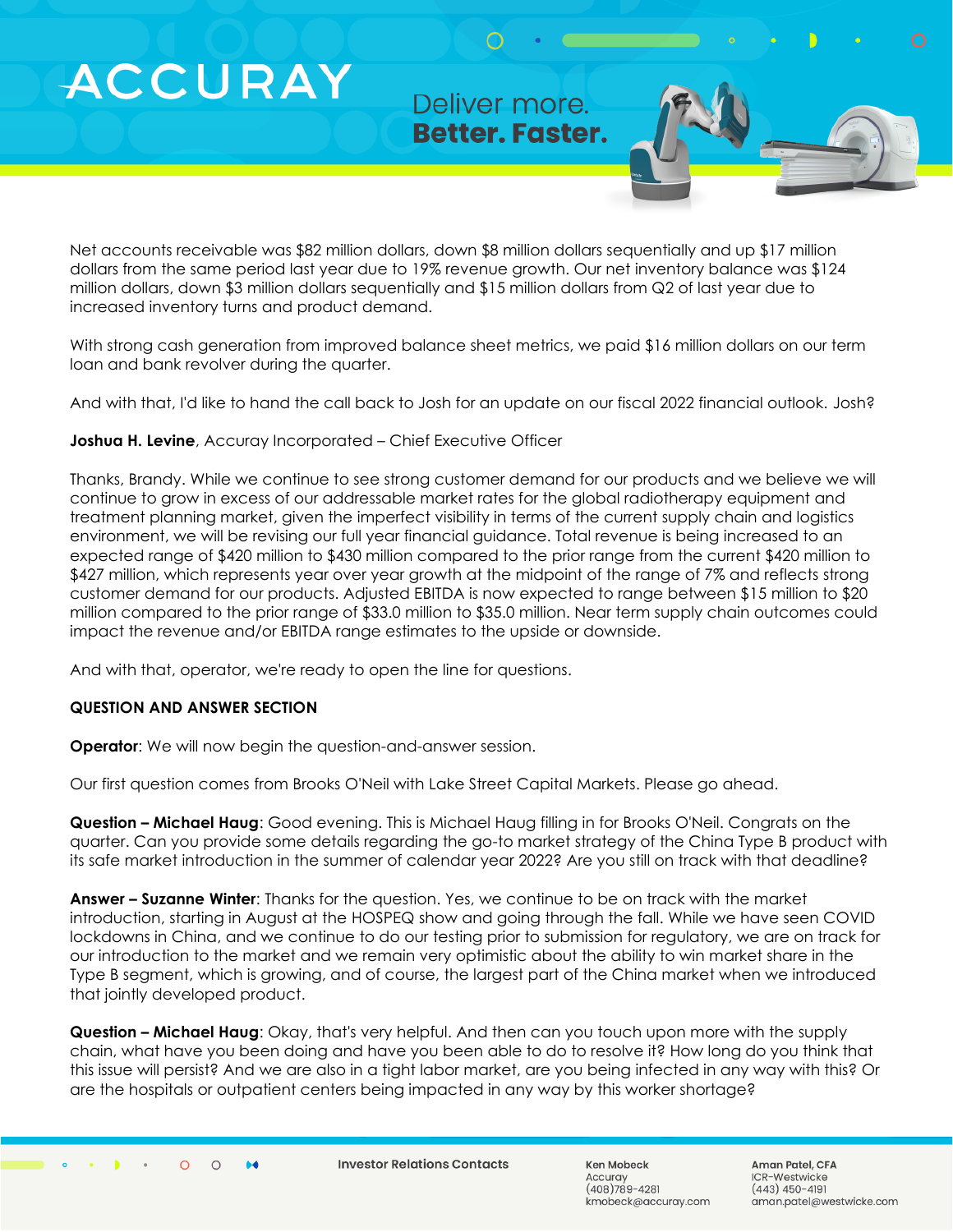Deliver more. **Better. Faster.** 

**Answer – Joshua H. Levine**: So, I'll take the second part of that question first. Just − again, the COVID environment right now continues or remains very site-by-site or region-to-region variable is, kind of, the current status. I think that the Omicron variant has created some labor tightening and labor shortages in hospitals, but we have not seen any real significant headwind here as it relates to lack of access to institutions, our ability to get equipment installed on customer timing requirements. And so, again, we're, we're monitoring the situation closely, but I'd say on balance, we're still feeling pretty good about, again, access to facilities and maintaining reasonably tight time schedules and on-time schedules relative to equipment installation.

Your first question around supply chain and, kind of, current situation. I would say that it's not a stretch that every company in our space, and of course, across a range of industries are dealing with the same macroeconomic set of current impacts. Our sourcing and manufacturing teams are working hard at making sure that areas that we're feeling pressure in, we have good line of sight to, and we're being proactive in terms of trying to manage supply gaps. And at this point, again, they helped us at least in the quarter put from a product revenue growth standpoint, we actually over achieved the build plan for the quarter and the revenue plan we had internally.

For Q3 and Q4, I think, we believe that intensity of parts shortages will continue to be a factor. But again, we're looking to preserve production capacity and as I talked about, the teams are identifying and mitigating risks to try and stay ahead of the shortages. We're working at tightening the interaction from a supplier standpoint, looking for hard purchase order coverage on all critical parts, stretching those out to 12 months, where we can do it, supporting key suppliers by helping them to source raw components.

And lastly, early identification of parts and critical components where it looks like we're going to be short and taking advantage of being able to escalate those early in terms of visibility to be able to try to get ahead of them. So, I'd say on balance, those are the those are the primary levers were operating to.

Again, we've got a heavy bias as it stands for the business overall to make sure we're taking care of installed base customers. So, the bias prioritization really is towards fulfillment, making sure that service parts are available and being delivered and trying to manage the costs related to that as tightly as we can without impacting customers.

**Question – Michael Haug**: Got it. Thank you very much. Congrats on the quarter.

**Operator**: The next question is from Marie Thibault with BTIG. Please go ahead.

**Question – Marie Thibault**: Hi, thank you for taking the questions and congrats on a really strong revenue and order book this quarter. I wanted to ask a follow-up here on the supply chain. The macro headwinds has certainly been a concern for a while and I recall last quarter, it sounded like the team is working very hard, but things have remained on track. Just curious what sort of changed in the last couple of months. Did it have anything to do with a record revenue and a very strong order book and kind of working through some of your inventory, did that lead to some of it? And are there things you can do outside of some of these supply chain costs to, kind of, offset some of the headwinds there? Thanks.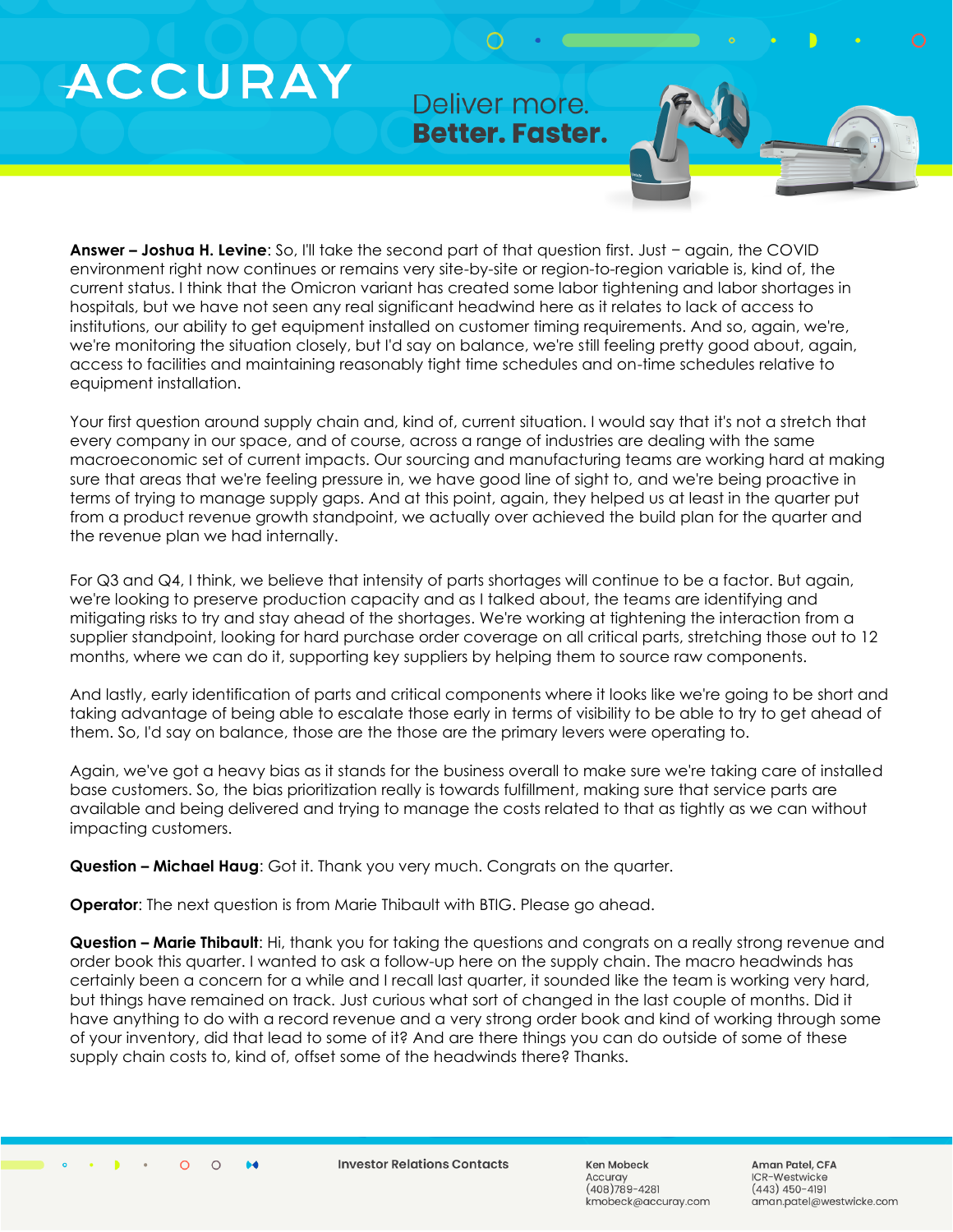Deliver more. **Better. Faster.** 

**Answer – Joshua Levine**: Yes Marie. So, again, to your point, we had we had a strong quarter from revenue standpoint and I'd say shipments − not unlike many capital equipment companies − shipments aren't usually linear, throughout the quarter and we typically see more heavily weighted shipments of product going to revenue towards the latter part of the quarter. We saw an increase in intensity of shortages and supply chain shortages as we got deeper into the quarter in Q2. It actually accelerated, I think, in December, especially at a level and at a rate that I'm not sure anybody could have been prepared for.

With that said, we have line of sight right now, I talked a little bit about, in my answer to the previous question, some of the things and the levers were operating to with regards to providing more predictability for the production side of the house, so that they know what − and have line of sight to being able to close gaps that are being escalated and visible sooner than later in the quarter.

So, I'd say we're doing, for a company our size, we're doing a lot and we're being pretty effective at it, and we're trying to get ahead of this. And again, I don't I don't know that it's possible for anybody to predict what will happen. We're assuming that we're going to continue to see strain and pressure on the supply chain side of this, probably through the end of this fiscal year, so Q3, Q4, and that right now, we're maintaining a line of sight to be able to fulfill and do everything we can to fulfill our latest revenue forecast requirements. So, I mean that's really kind of the story at this point.

**Question – Marie Thibault**: Yes, that's all understood, Josh, and I certainly respect the challenges your team's working through. I guess I'll ask my follow-up here on the revenue guidance increase. Nice to see it go upwards, but certainly, you beat expectations by great handling, I think, by more than more than \$10 million or so about \$13 million or so versus consensus. It looks like you're already more than halfway to that revenue for it for the fiscal year. Curious how you're thinking about cadence and perhaps if there's any conservatism built in for COVID or other headwinds. And thanks for taking the question.

**Answer – Suzanne Winter**: You're right, the demand has been very strong in the first half, it probably was frontloaded in terms of the momentum that we are seeing. I think we're being cautious driving through the uncertainty of the supply chain challenges here in the back half of the year. But I can tell you demand is very strong and that hasn't been the issue. We also have a sizable backlog with customer orders and installation readiness and a desire to complete installation, which is why we've raised the guidance on the high end. But it is a wider range just because of the uncertainty around supply chain. So, assuming we're able to navigate like we have in the first two quarters, you know, we'll be at the higher end of that range.

**Question – Marie Thibault**: Thank you Suzanne.

**Operator**: The next question is from Josh Jennings with Cowen. Please go ahead.

**Question – Josh Jennings**: Hi, good afternoon. Thanks for taking the questions. First one is just on the new order growth pace in the first half of fiscal 2022.

It significantly outpaced the market rate and seemingly have gained share. Just wanted to ask about the sustainability of the share gain trajectory. And I guess specifically, clearly, the new technology launches like ClearRT and Synchrony on Radixact and some very early innings on VOLO. Are you seeing a nice ASP lift that's helping on the new order growth results for one? And then two, are you seeing any benefit from any disruption from the Varian and Siemens merger? Any details you can share just around the share gains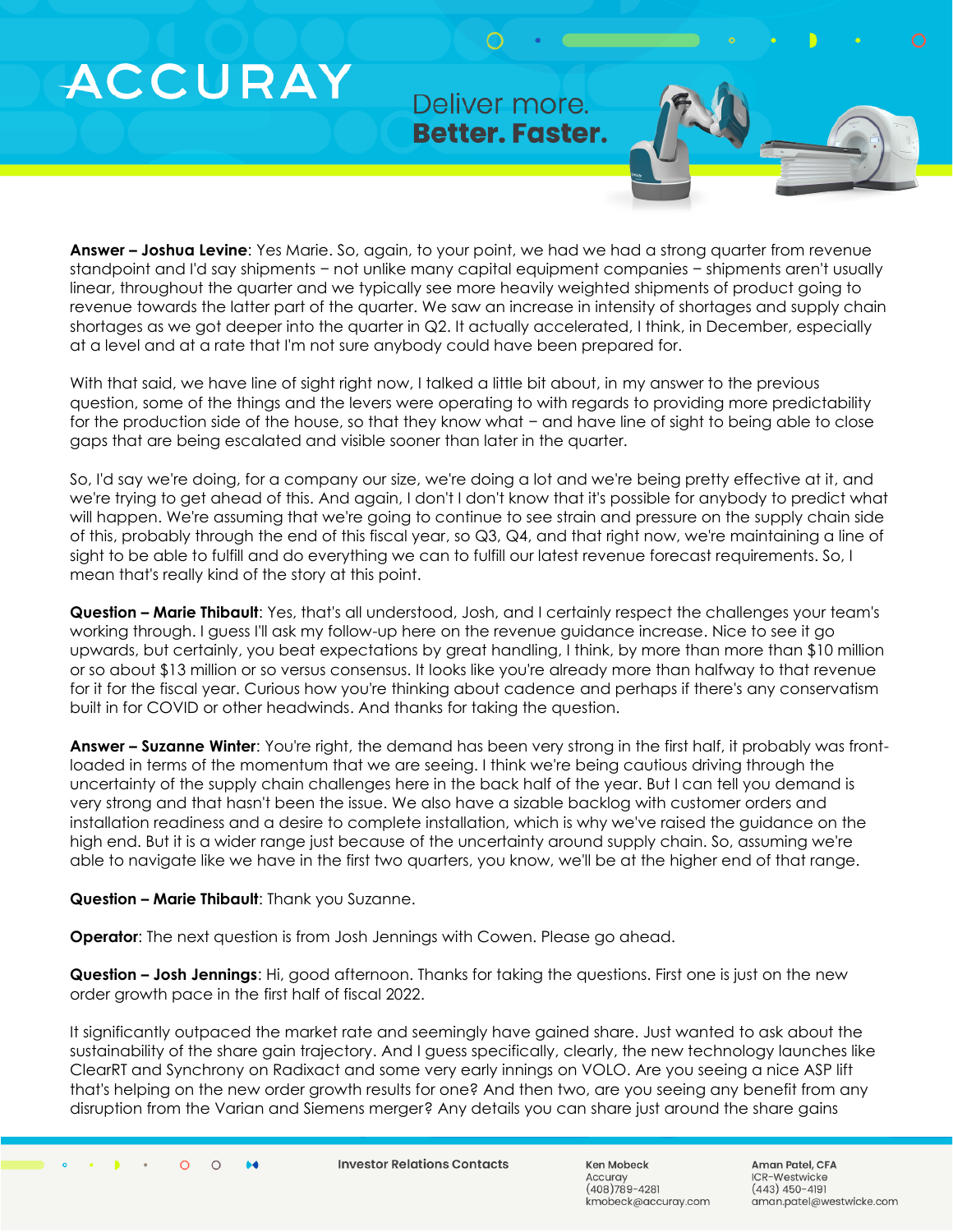### Deliver more. **Better. Faster.**

you've enjoyed in the first half and the sustainability and any color on those two elements that I pointed out? Thanks.

**Answer – Suzanne Winter**: Yes. There's no question that the new product innovation is driving our win rates and driving our order momentum, and we are also seeing a price lift on those products that include the latest innovations like ClearRT, like Synchrony, like VOLO Ultra. And so we do expect that as we continue to innovate across both platforms that we'll be able to see some price gain on the on the configurations, and that really reinforces our strategy of increasing our spend in R&D on meaningful product innovation to help continue to differentiate accurate technology from competition.

In terms of the Siemens-Varian, I think that we haven't seen a big change from previous the earnings call. We do believe that that merger, it probably has a stronger benefit for the Siemens DI business versus really pulling any business over to Varian. However, I think their platform is based on conventional linear accelerator technology and I think as the trends toward SBRT and the need for better imaging, better motion tracking, and adaptive delivery, like Synchrony, they're going to be challenged in terms of the runway for that platform. And we see that as an opportunity for Accuray technology. We're positioned very nicely to gain share.

#### **Question – Josh Jennings**: Thanks. OK.

**ACCURAY** 

**Operator**: The next question is from Jason Wittes with Loop Capital Markets. Please go ahead.

**Question – Jason Wittes**: Hi, thanks for the questions. So, if I look at your EBITDA guidance, it looks like the reduction is entirely due to the shortages and I guess if I'm teasing it out, it looks like specifically to service gross margin, not necessarily the product gross margin, am I thinking about that correctly?

**Answer – Joshua Levine**: Yes. It's the impacts from a cost input standpoint, Jason, were very definitely more strongly felt on the service margin side. A combination of inflationary costs related to higher price, either prices related to inventory we're purchasing to support production, early buys, commitments to longer purchase order, hard purchase order requirements, but also higher logistics costs, higher freight, for sure.

And especially in the area of service, the replaceable parts network in our service organization. We supply our existing installed base through a network of regional stocking locations. There are 37 of them around the world. So, at any given point in time, we've got a lot of parts inventory in a lot of different locations around the world and making sure that we have what we need at the stocking levels that we need it and where they need to be from a geographic orientation perspective created certainly incremental freight costs for us from an expediting standpoint in the quarter.

**Question – Jason Wittes**: Okay, Got it. So, I mean, with those comments, it sounds like on the product side, at least, the margins have been a little more stable and more closely aligned with historic ranges.

**Answer – Joshua Levine**: Yes.

**Question – Jason Wittes**: Is there a catch up there or is that just logistically?

**Answer – Joshua Levine**: I'm sorry −

 $\Omega$  $\bigcap$  $\bullet\bullet$  **Investor Relations Contacts** 

Ken Mobeck Accurav  $(408)789 - 4281$ kmobeck@accuray.com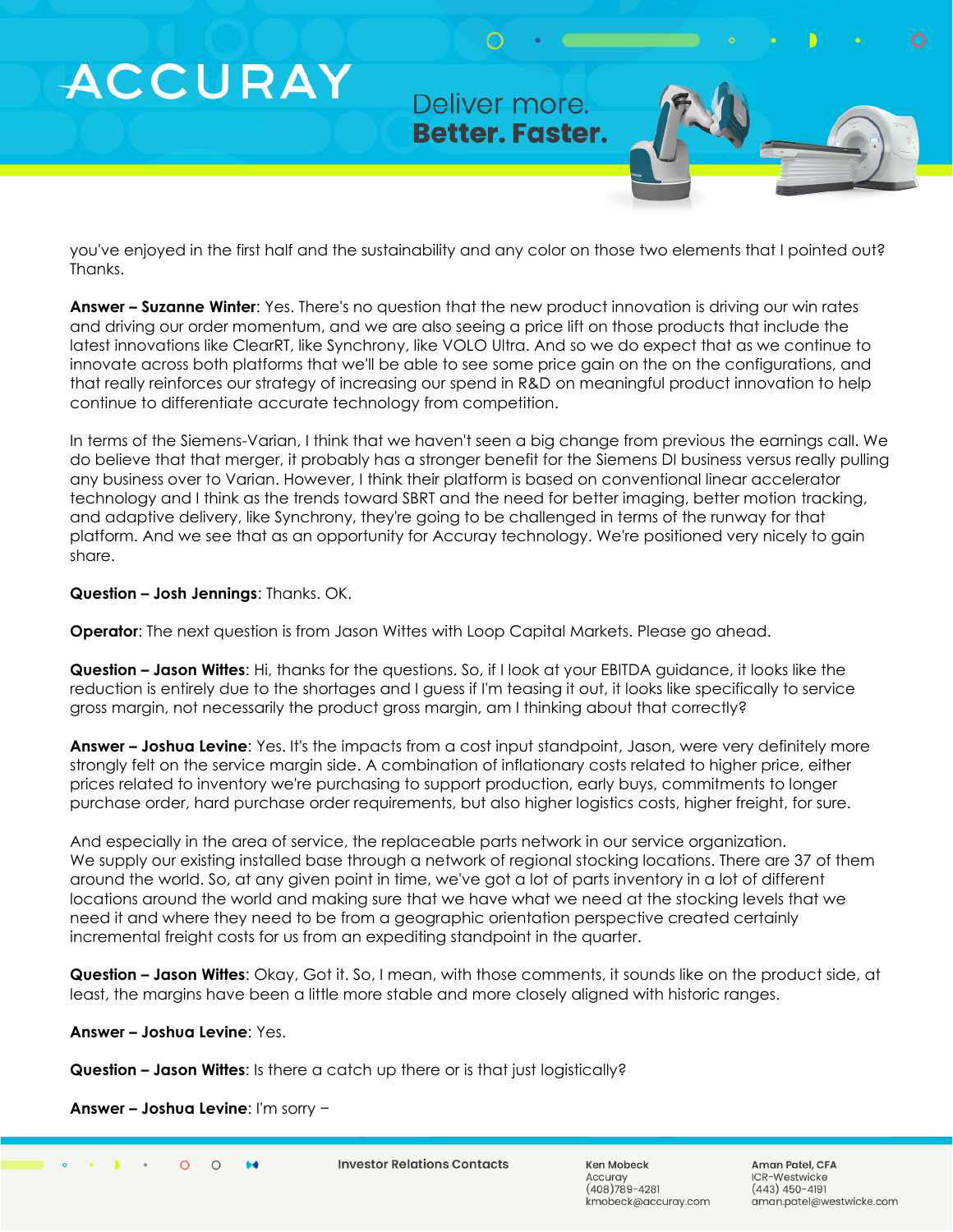Deliver more. **Better. Faster.** 

**Question – Jason Wittes**: No, I was going to ask is that probably going to be sustainable? Or is there is there a catch up to be had there in terms of is there some risk there and those gross margins as well over time?

**Answer – Joshua Levine**: I think if you go back to the prepared remarks that Brandy walked through, one of the things that from an impact standpoint that we're seeing some quarter-to-quarter variability with is the accounting treatment related to the China JV. And we are − we aren't depending on when in the quarter the device is shipped, and when they're installed or sold through, if you will, to the end user at the time of shipment, we basically take the revenue and the costs and the deferred − the margin is deferred until the China JV sells through to the end user. And so it isn't always on 100% guaranteed that we'll have in the same quarter those activities taking place. So, there is going to be some quarter-to-quarter variability, Jason, with regards to product margin based on some of those impacts. But I don't think that we're looking at and we're not expecting dramatic fall-offs here or headwinds on the product margin side.

**Answer – Suzanne Winter**: That is exactly right.

**Question – Jason Wittes**: That's very helpful. And then my last question related to all this in terms of - if I heard correctly, I think you did say that − you did raise topline guidance, which is great. I mean, obviously you had a very strong quarter and the second half doesn't look - doesn't initially carry the entire upside through. Did I hear you correctly when you said there's also potentially some supply constraints and just placing units for the rest of the year and i.e., potentially on revenue?

**Answer – Joshua Levine**: No, I mean, the supply chain variable here is really the one key element to how high up is going to be if you want to call it that for us.

#### **Question – Jason Wittes**: Yes.

**Answer – Joshua Levine**: Again, we − right now, we believe we've got line of sight from a production capacity standpoint, in terms of the game plan to be able to get to our forecasted revenue and so − that's tied to the revised guidance.

So, as we stand right now, I think, again, it's not without a lot of effort on a lot of people's parts from a product sourcing and production standpoint. But, again, we feel pretty good about where we sit right now on the revenue side.

**Question – Jason Wittes**: Great. Thank you. I'll jump back in queue.

**Operator**: The next question is from Frank Pinal with Jefferies. Please go ahead.

**Question – Frank Pinal**: Hello, can you hear me?

**Operator:** Yes, Frank, you're on.

**Question – Frank Pinal**: Great. Sorry about that, guys. So, quick one for me. I guess, first, congrats on a really nice quarter. Strong beat on the topline. I'm just sort of wondering, I guess, number one, on the CMS RO bundle, I know, it's a little bit early in the implementation of that, but I'm wondering what you're seeing at this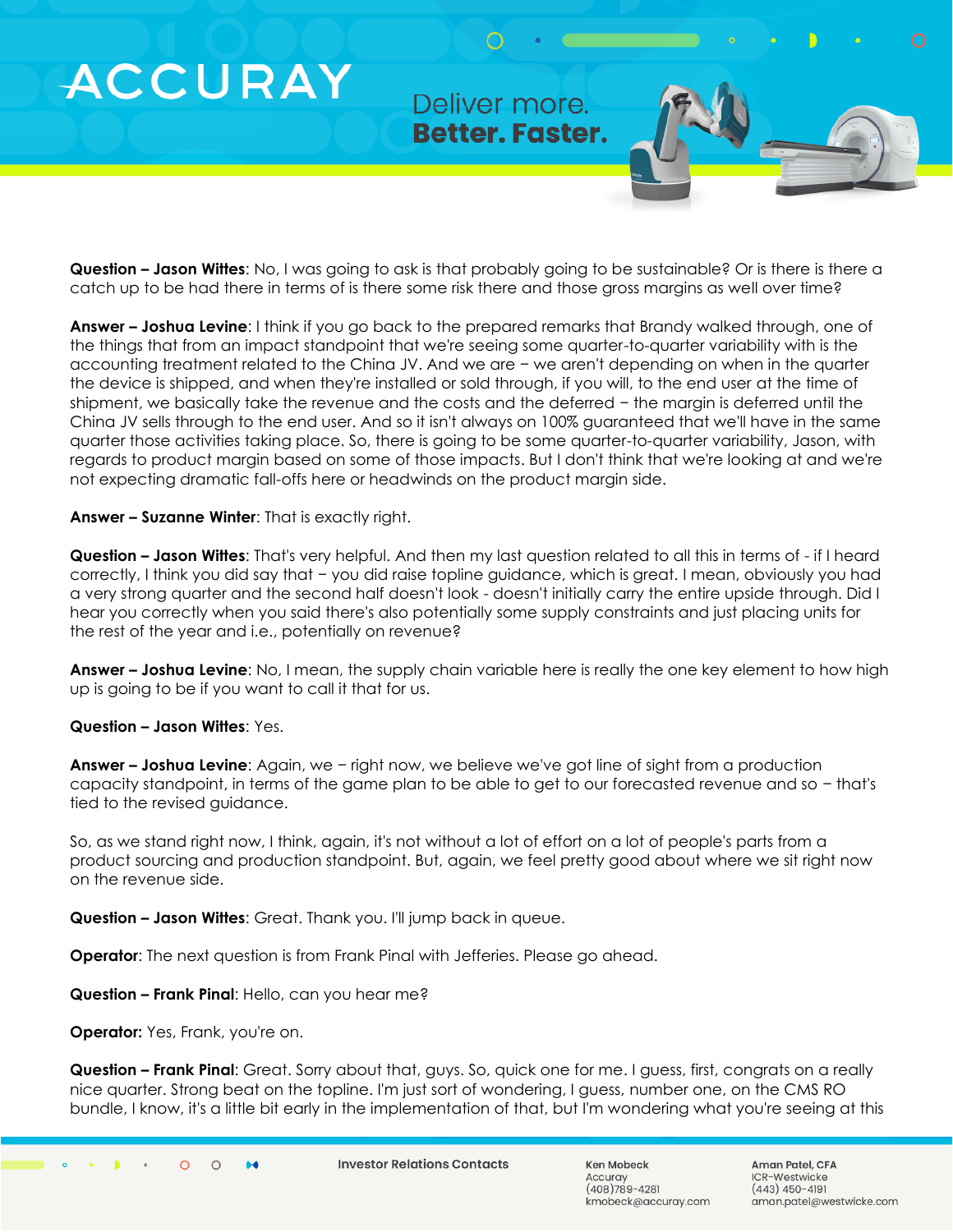### Deliver more. **Better. Faster.**

point, are reimbursements sort of in line with what you're expecting? Or − and do you expect any sort of ASP pressures, just kind of looking ahead, I guess, more broadly across the industry? I guess that's my first question. Just have a follow-up to that.

**Answer – Suzanne Winter**: Thanks for the question, Frank. We're disappointed that it was further delayed in implementation and got wrapped into some infrastructure initiatives in December. That being said, it probably provided some additional breathing room for providers, a little bit more time to prepare for the changes. The reality is, though, what we are seeing is the key trends are still the same. There's an emphasis on value and outcomes over volume, regardless of the timing of the CMS decision. There are other drivers in the marketplace. For example, the commercial private payers are really already there. The biggest payers with two-thirds of covered lives have already changed toward a reimbursement that favors the hypofractionation.

Additionally, just the aged equipment of the installed base in the U.S. and the need to upgrade the older technology to newer performance technology to be able to provide ultra-hypofractionated treatments is still a growth catalyst. So, we're nicely positioned to capitalize on these trends. We're working very closely with ASTRO and AdvaMed to ensure that when the reimbursement rolls out that it's optimized to support SBRT.

**Question – Frank Pinal**: Great. And − just really quickly − just to follow-up to that, I have another one. On ASPs, do you sort of expect your competitors to start working down pricing or do you expect that to more or less stay the same just based on that reimbursement change?

**Answer – Suzanne Winter**: I think it's too early to tell at this time, Frank. We're certainly very sensitive to what competitive move may happen in the marketplace. We are just going to focus on differentiating our technology and the value it brings and price appropriately.

**Question – Frank Pinal**: Great. Thank you. And just one last one on essential tremor and epilepsy. You guys touched on that during Analyst Day. That's obviously a potentially expansive market. I'm just wondering if you put any brackets around the potential market size, entry, milestones, et cetera, at this point?

**Answer – Suzanne Winter**: We have not, but we will be introducing - formally introducing - our partnership with Brainlab at the Radiosurgery Society Meeting in March. So, that'll be the first time I think that we come to market together in that partnership. And again, that provides treatment planning that is more familiar to the neurosurgeon. But I think as we move forward, we'll be able to speak more about the market potential in those areas.

**Question – Frank Pinal**: Great. Thank you very much.

**ACCURAY** 

**Operator:** This concludes our question and answer session. I would like to turn the conference back over to Josh Levine for any closing remarks.

**Joshua H. Levine**, Accuray Incorporated – Chief Executive Officer

Thank you operator. I'd like to thank the entire Accuray team for their continued focus and commitment to great commercial and operational execution in the face of the challenging environment we find ourselves